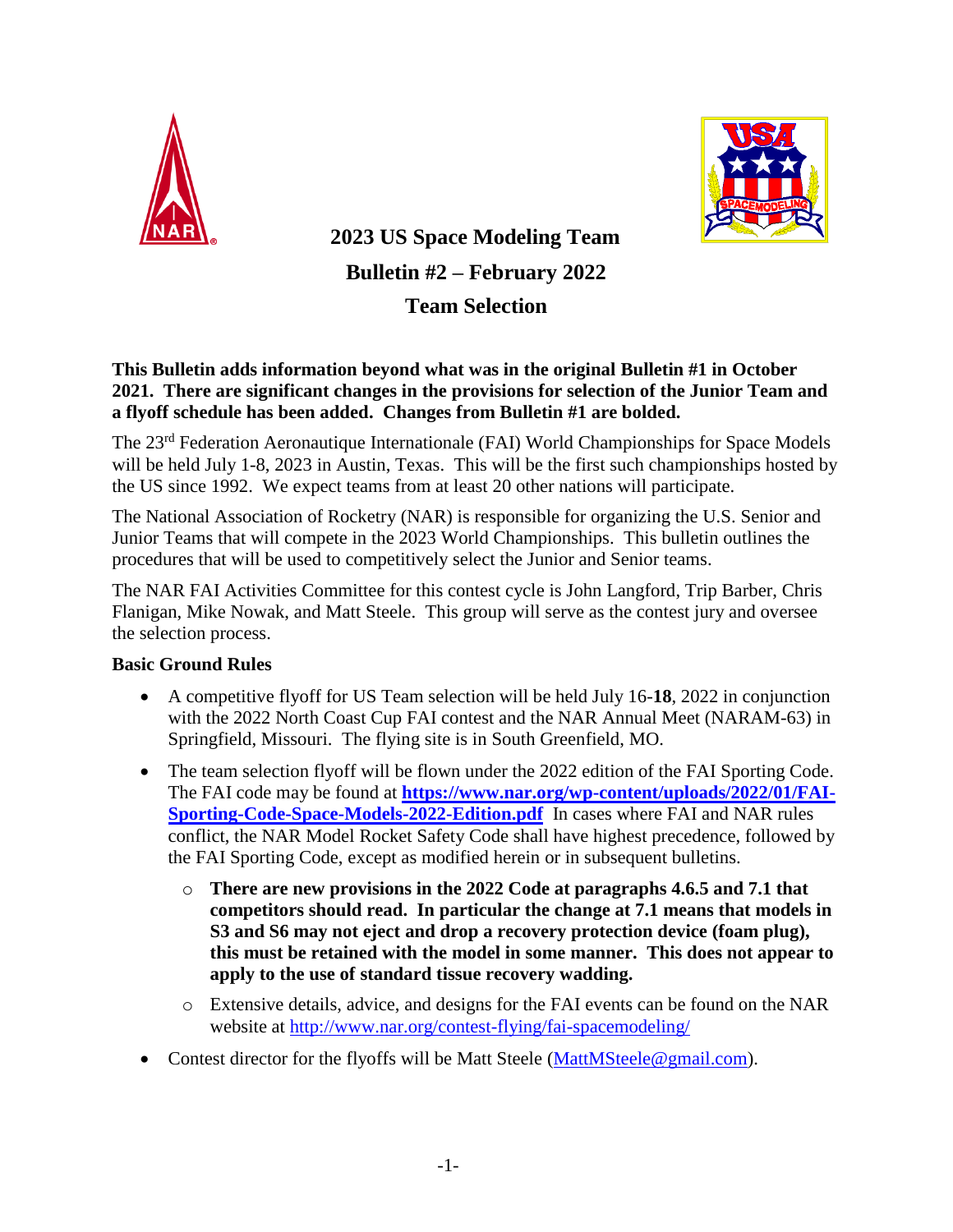- Anyone participating in the flyoffs must also register as either a contestant or a sport flyer at NARAM-63 and must be a current member of the NAR **both when they do their preflyoff qualification flights and when flying in person at the flyoffs**.
	- o Competitors who will have reached the age of 19 by December 31, 2023 will compete for the Senior Team. Those younger will compete for the Junior Team.
- Flyoffs for the S2P, S3A, S4A, S6A, S8E/P, and S9A events will be conducted in conjunction with the flying of these same events in the North Coast Cup, an FAI sanctioned World Cup and Open International contest. Flyoff participants have the option to also compete in that contest, if they have a current FAI license.
- **Participation in the flyoffs for S5, S7, and S8 is open. Competitors who wish to participate in the flyoffs for S2P, S3A, S4A, S6A, and S9A must first earn eligibility for participation by demonstrating their proficiency in flying through conducting and reporting the results of flights in these events prior to the flyoffs using the following procedures:** 
	- o **Flight results must be recorded and reported using the special FAI flyoff flight card, which is posted on the NAR website at [https://www.nar.org/wp](https://www.nar.org/wp-content/uploads/2021/11/FAI-Flight-Card-1.pdf)[content/uploads/2021/11/FAI-Flight-Card-1.pdf](https://www.nar.org/wp-content/uploads/2021/11/FAI-Flight-Card-1.pdf)**
	- o **Competitors may conduct and report flights as often as they wish in attempts to better their posted score.**
	- o **An NAR adult member other than the flier must observe/time the flight and sign the flight card.**
	- o **Flights will be conducted in accordance with FAI rules, except that for S3A, S4A, S6A, and S9A all flights will be flown with 1/2A motors. Seniors, who must fly three flights for each event, may use three models to do this.**
	- o **For S2P, any altimeter approved for NAR competition may be used.**
	- o **The procedures for conducting and reporting these flights will be identical to the NAR NRC process, and a separate national "scoreboard" for posting flight results for these events has been established at <https://www.nar.org/wsmc-scoreboard/> . Those who have difficulty getting flight results reported in NAR Contest Board channels via Contest Manager software or who fly at a non-NRC launch may simply scan their flight cards and send them to Steve Kristal at [stevekristal@hotmail.com](mailto:stevekristal@hotmail.com) for entry on the scoreboard.**
	- o **For Senior division the top 10 competitors in each event, based on scores posted to the scoreboard by July 5, will be permitted to enter the final inperson team selection flyoff for that event.**
	- o **For Junior division, all competitors who have flown and reported a qualified flight in one of these five events using an FAI rules-compliant model and the reporting procedures described above by July 5 may attend and compete in that event at the flyoffs.**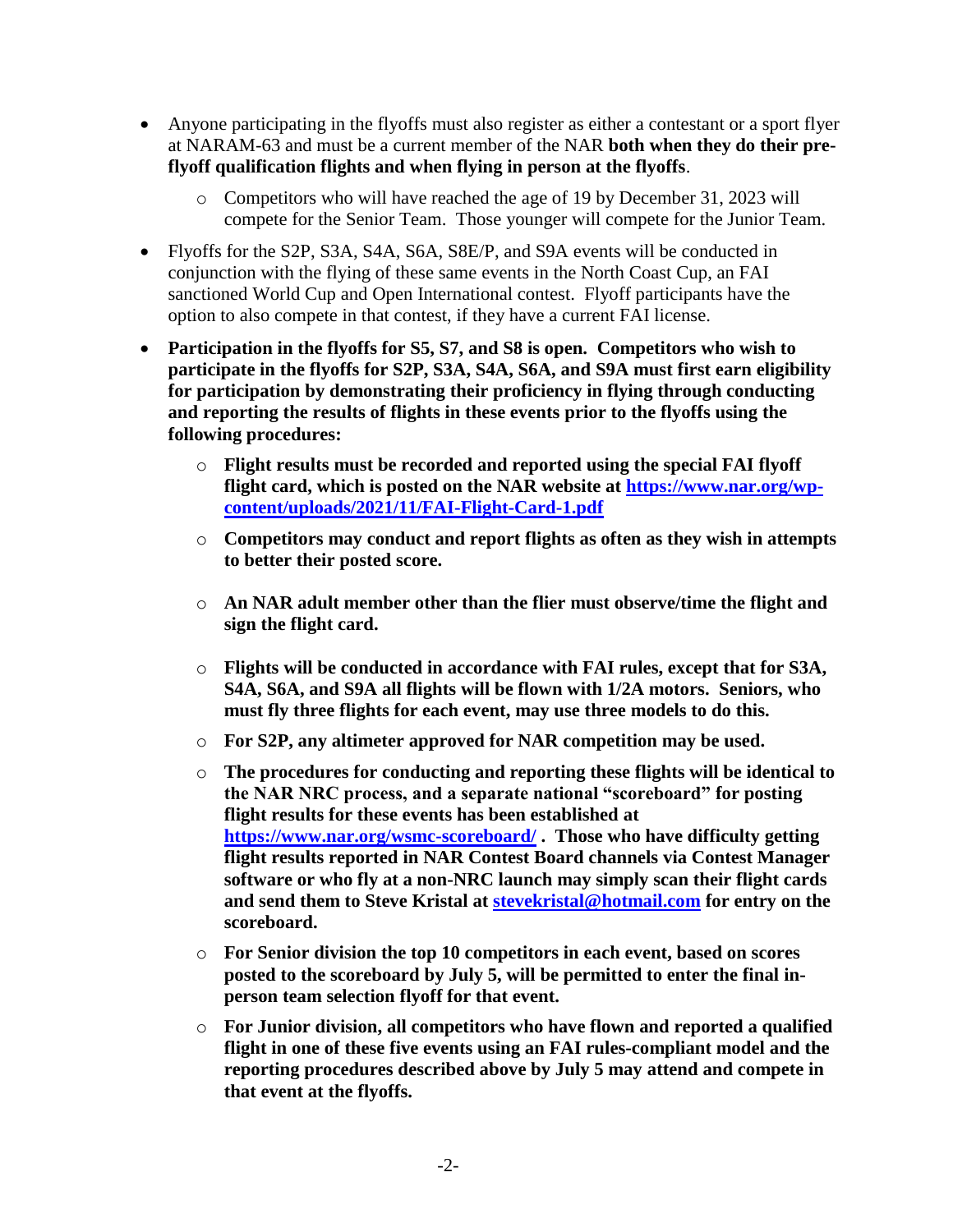- The US team for each event in each age division will be named as follows: All qualifiers in each event will be ranked based on flyoff performance. Team slots will be offered to qualifiers in order of rank, until a three-member team has been named (or four members if one of the members is female) or until all flyers with a score equal to 50% or better of the top score have been offered a slot. Further assignments will be at the discretion of the NAR FAI Activities Committee. Flyers with scores below 50% of the top score are not guaranteed an assignment.
- Pending availability of qualified applicants, no person will be named to the team for more than two events. Those who are ranked in the top **four** of more than two events based on flyoff scores must pick which two events they will compete in once the final flyoff standings are announced.
- Registration for the flyoffs and lodging will be handled through the NARAM-63 website [\(www.nar.org/NARAM-63](http://www.nar.org/NARAM-63) ). P**articipants should use the NARAM-63 hotel room block. These rooms will be available at a special rate of \$109/night. They will become available once NARAM-63 registration officially opens**. There will be a \$20 fee for participation in the flyoffs to cover the cost of the rocket motors provided to participants.

## o **The NARAM-63 hotel is in downtown Springfield, MO. The flying site for NARAM-63 and the flyoffs is about 40 miles west of the hotel, at 945 State Highway 39, South Greenfield, MO**

- As a condition of application to become part of the US Team, all applicants agree to be responsible for the following costs and obligations if selected:
	- o Maintaining membership in the NAR through July 2023.
	- o Holding an FAI license issued through the National Aeronautic Association and holding a membership in the Academy of Model Aeronautics, both by no later than February 2023, and both of which must be valid through July 2023.
	- o Placing a non-refundable deposit of within 30 days of selection and the balance of the non-refundable team fees, as shown below:

| Category          | Deposit       | Balance         | Total        |
|-------------------|---------------|-----------------|--------------|
|                   | (August 2022) | (February 2023) | (w/o travel) |
| Seniors           | \$300         | <b>STBL</b>     | <b>STBD</b>  |
| <b>Juniors</b>    | \$300         | -()-            | \$300        |
| <b>Supporters</b> | $-()$ -       | TRI.            | $T$ BD       |

These fees will cover contest entry fees and room and board at the contest, once these have been established. The costs for entry fees and room and board for Junior team members that are above \$300 will be covered by a subsidy provided by the NAR. Team uniforms are funded by grants from the NAR and Estes Industries for competitors and managers, and will be available for purchase by supporters. Travel to and from the contest site is not included and is the responsibility of the team member.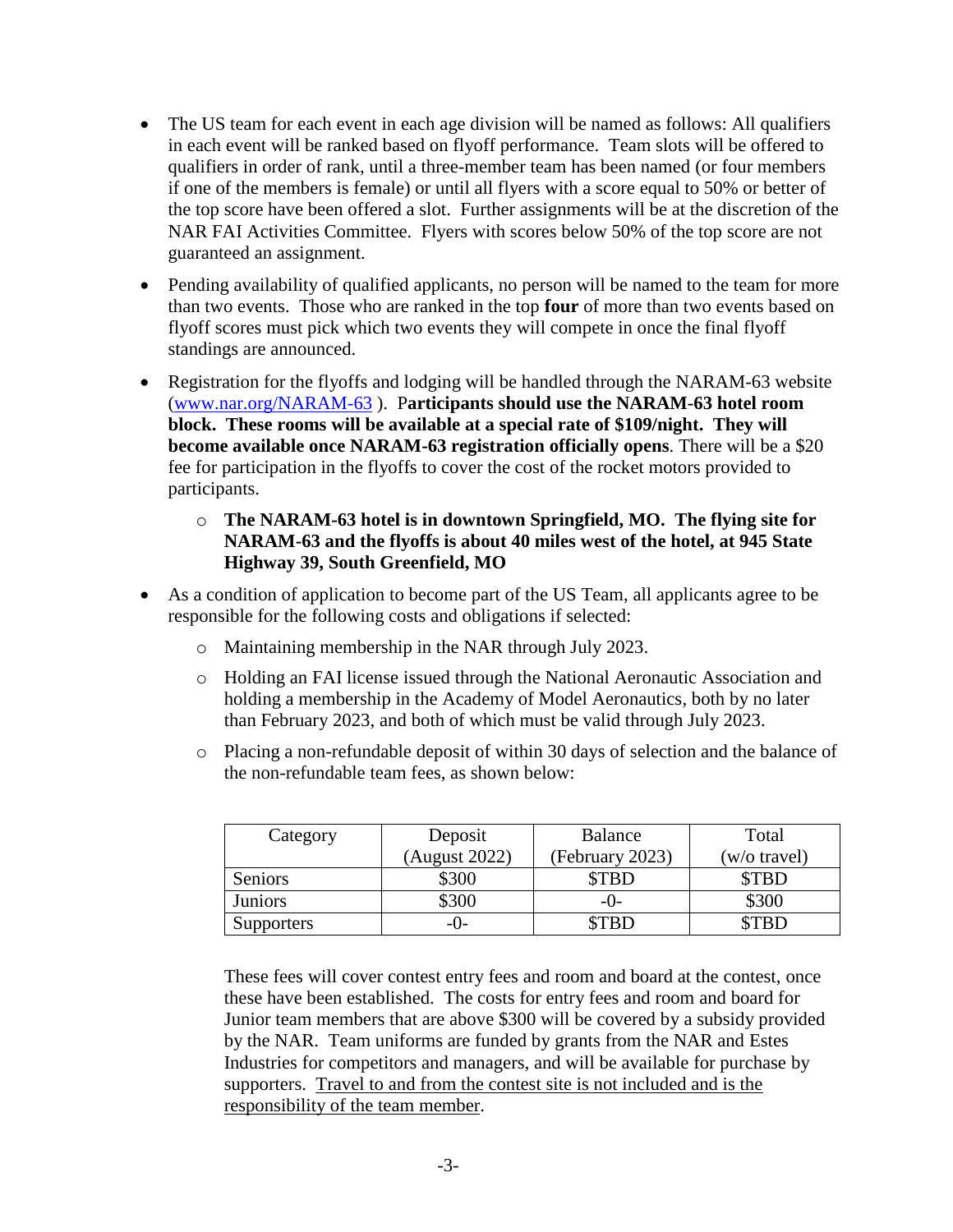- $\circ$  Regularly practice by building and flying models for their event(s) in the interim between selection and the championship. Team members may be asked to provide their team manager regular assessments of their progress.
- o Attending either a US World Cup or a separate US Team practice session (if one is held) after team selection and prior to the World Championships.

### **Events**

Events for the flyoffs are those currently announced for the World Championships. Those marked with an asterisk will also be part of the North Coast Cup. All events in the 2.5 N-sec power class will be flown with **1/2A motors**:

- 1. S2P (Precision Fragile Payload) Senior and Junior
- 2. S3A\* (Parachute Duration Models 0 to 2.5 NS) Senior and Junior
- 3. S4A\* (Boost Glider Duration Models 0 to 2.5 NS) Senior and Junior
- 4. S5B (Scale Altitude Model 2.51-5.0 NS) Junior
- 5. S5C (Scale Altitude Model 5.01 to 10.0 NS) Senior
- 6. S6A\* (Streamer Duration Models 0 to 2.5 NS) Senior and Junior
- 7. S7 (Scale) Senior and Junior
- 8. S8D (Rocket Glider Duration 10.01 to 20.00 NS) Junior
- 9. S8E/P\* (Rocket Glider Duration and Precision Landing Models) Senior
- 10. S9A\* (Gyrocopter Duration Models 0 to 2.5 NS) Senior and Junior

#### **Motors**

**Only** the following motors will be allowed for the US Team Flyoffs:

**S2P:** Estes D12; Aerotech Single Use E20, E26 (Q-Jet), E30, F20W, F23FJ, F27R, F42T, F52C, F67W (supplied by competitor)

**S3A:** Estes 1/2A3-2T, Estes 1/2A3-4T (supplied by meet organizer)

**S4A:** Estes 1/2A3-2T, Estes 1/2A3-4T (supplied by meet organizer)

**S5B:** Estes B6-0 B6-4, B6-6, Quest B4-4, B4-6, B6W-4, B6W-6 (supplied by competitor)

**S5C:** Estes B6-0, B6-4, B6-6, C5-3, C6-3, C6-5, C6-7; Aerotech C12-4, C12-6, C12-8 (supplied by competitor)

**S6A:** Estes 1/2A3-2T, Estes 1/2A3-4T (supplied by meet organizer)

**S7:** Any Estes or Aerotech NAR contest certified motor with 80 or less n-sec total impulse and 30 grams or less propellant weight (supplied by competitor)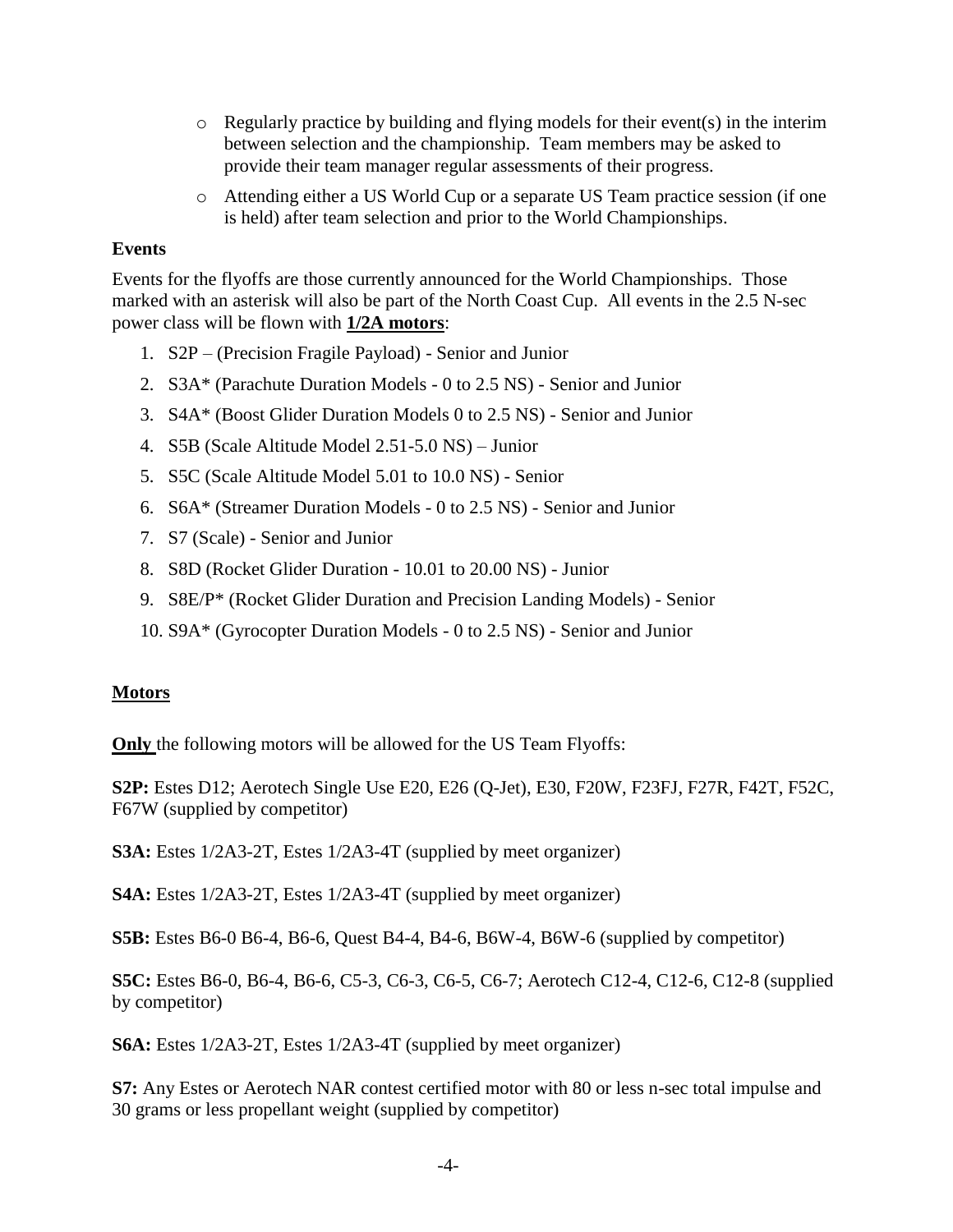**S8D:** Aerotech Reloadable D2.3-P (reload kits supplied by meet organizer)

**S8E/P:** Aerotech Reloadable E6-RC (reload kits supplied by meet organizer)

**S9A:** Estes 1/2A3-2T, Estes 1/2A3-4T (supplied by meet organizer)

## **Special Provisions**

- All models shall be inspected for conformance with FAI rules prior to the start of the round. Check-in on the evening before flight is strongly preferred.
- A third model may be used in the third round in S3A, S4A, S6A and S9A. Any flight using the third model will not be an official flight in the North Coast Cup World Cup competition that is going on concurrently with the flyoffs but will count towards team selection.
- Altitude events (S2/P, and S5) must use an Adrel ALT-BMP altimeter at the flyoffs. You may provide your own, or there will be altimeters available for free rental with a deposit refundable on return.
- For Scale (S7), models will be judged for craftsmanship, but a boilerplate may be flown. S5 Scale Altitude must fly the model that is judged – no substitutions.
- Consistent with FAI rules, piston launchers may not be used in S2P or S5, and "floating" head" piston launchers where the following FAI rule requirements are not met may not be used in any event.
	- o During the launch of the model, the moving section of the gas-dynamic device must not detach from the end of the fixed section of the gas-dynamic device. No part of the launch device may lose contact with the ground.
- Depending on the availability of timers, we may elect to fly duration events with one timer per model.

# **Junior Team Selection for Craftsmanship Events**

**The craftsmanship events in a World Championships, where the models are judged and measured for scale quality before flight, are very challenging for Juniors. The team selection process will use special provisions for Junior Team selection in order to make getting on the team more accessible. Those who make the team will subsequently receive extensive mentoring from experienced Senior competitors to prepare them to compete. Senior Team competitors will fly under standard FAI rule requirements.** 

**Juniors with questions or issues with either of these events may contact Steve Kristal at [stevekristal@hotmail.com](mailto:stevekristal@hotmail.com)**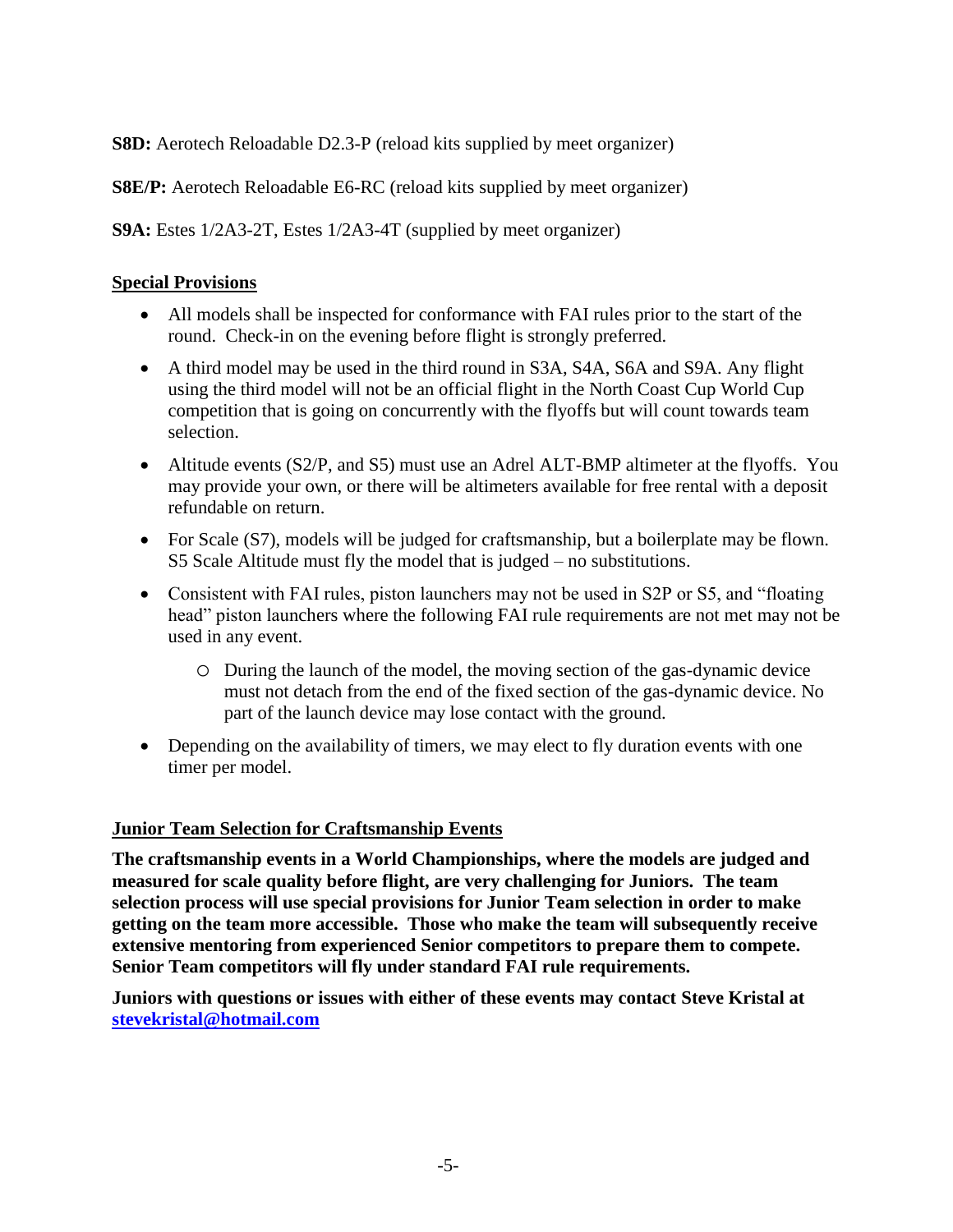**Scale Altitude (S5B)**

- **All Junior competitors will build an Estes Black Brant III kit (Estes kit #1293) as per the Estes instructions.**
- **Models will be judged and awarded points for their build quality (craftsmanship).**
- **After judging, models will be flown and altitude determined with an Adrel altimeter. Competitors may fly their model up to three times if desired.**
- **Total score will be a combination of the build quality and the altitude score from the best of the model's flights (if more than one flight is made).**
- **Coloration of the model should be what is on the Estes kit facecard and instructions. Markings not shown (like on the backside) are up to the modeler.**
- **No scale measurements will be done.**
- **No package of data describing the model or substantiating its dimensions is required.**
- **Competitors may substitute a streamer for the parachute if desired and may also substitute any components inside the model to lighten weight if desired.**
- **Models are to be built with launch lug and will be flown off launch rods.**

**Scale (S7)**

**The goal in the Junior Team selection flyoff process is to make entering this event as simple and straightforward as possible. Competitors may build any scale flying rocket model. Commercially available kits are fine to use. No data pack will be required, nor will the models be measured for accuracy of scale; each entry will be given maximum dimensional scale points. No "originality" points will be awarded. Judging emphasis will be on craftsmanship and on flight, not dimensional precision.**

**All other elements of the standard FAI judging protocols will be used, including flight points. Models with clustered motors or multiple stages will earn more points as per the standard FAI rules.**

## **For More Information**

Please contact John Langford at [jslangford@me.com](mailto:jslangford@me.com) or Trip Barber at [ahbarber@alum.mit.edu](mailto:ahbarber@alum.mit.edu) for questions on team selection; and Matt Steele at [MattMSteele@gmail.com](mailto:MattMSteele@gmail.com) for questions on flyoff management or the North Coast Cup.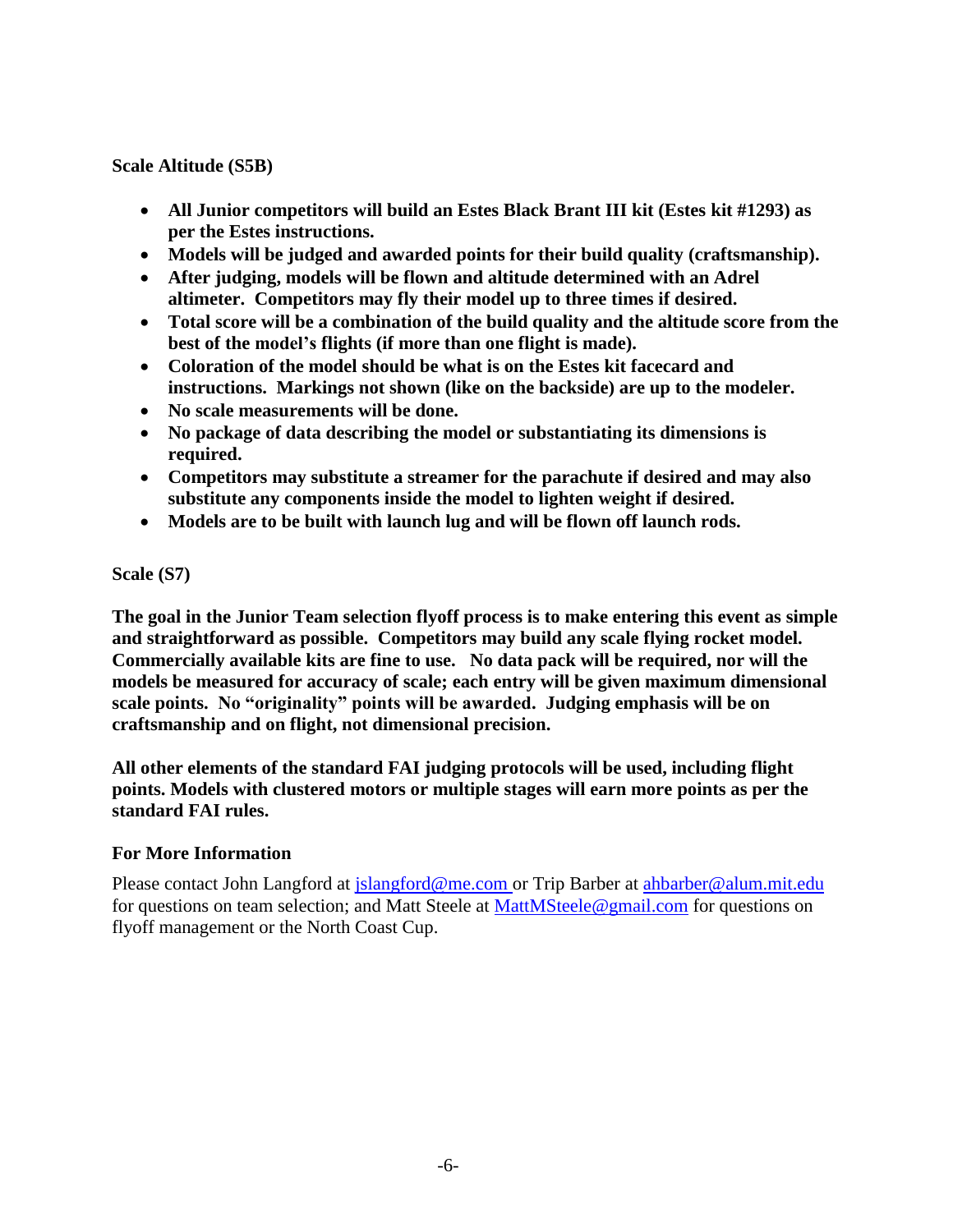# **Flyoff Schedule**

| <b>Date</b>       | <b>Event</b>                        | <b>Start Time</b> | <b>End Time</b> |
|-------------------|-------------------------------------|-------------------|-----------------|
| Friday, July 15   | Contestant's Meeting/Model Check In | 20:00             | 21:00           |
| Saturday, July 16 | Model Check In                      | 7:30              | 12:00           |
|                   | S3A Round 1                         | 8:00              | 9:30            |
|                   | S3A Round 2                         | 9:30              | 11:00           |
|                   | S3A Round 3                         | 11:00             | 12:00           |
|                   | Lunch Break                         | 12:00             | 12:30           |
|                   | S6A Round 1                         | 12:30             | 13:30           |
|                   | S6A Round 2                         | 13:30             | 14:30           |
|                   | S6A Round 3                         | 14:30             | 15:30           |
|                   | S9A Round 1                         | 15:30             | 16:30           |
|                   | S9A Round 2                         | 16:30             | 17:30           |
|                   | S9A Round 3                         | 17:30             | 18:30           |
| Sunday, July 17   | Model Check In                      | 7:30              | 12:00           |
|                   | S3A/S6A/S9A Flyoffs (if necessary)  | 8:00              | 8:30            |
|                   | S4A Round 1                         | 8:30              | 9:30            |
|                   | S4A Round 2                         | 9:30              | 10:30           |
|                   | S4A Round 3                         | 10:30             | 11:30           |
|                   | <b>Lunch Break</b>                  | 11:30             | 12:00           |
|                   | S4A Flyoffs (if needed)             | 11:30             | 12:00           |
|                   | S <sub>2</sub> P Round 1            | 12:00             | 13:00           |
|                   | S <sub>2</sub> P Round <sub>2</sub> | 13:00             | 14:00           |
|                   | S <sub>2</sub> P Round 3            | 14:00             | 15:00           |
|                   | S5B/S5C/S8D Round 1                 | 15:00             | 16:00           |
|                   | S5B/S5C/S8D Round 2                 | 16:00             | 17:00           |
|                   | S5B/S5C/S8D Round 3                 | 17:00             | 18:00           |